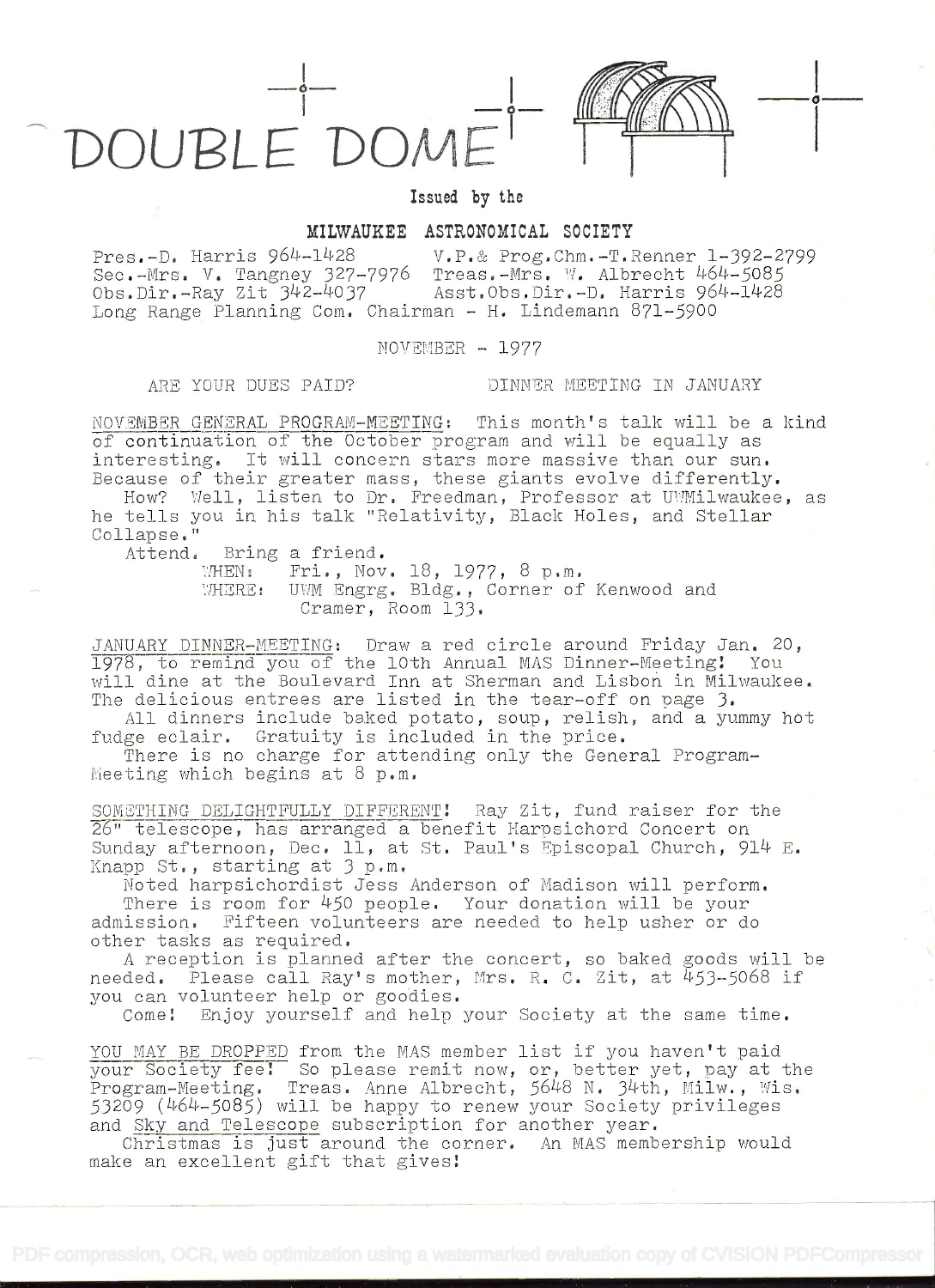NEW BOARD MEMBER: Past Vice Pres. and Program Chairman Harvey Kuehn was elected Board member at the October General Meeting. Harvey is a very active MAS member and will be a plus as a Board

member.

NEW MEMBERS: The Milwaukee Astronomical Society has accepted three new members;

DEBORAH AND SUSAN ABLER, Brookfield; General Astronomy. SR. MARY OSANNA WILSON, Milwaukee; Variable stars.

CALENDAR: .Fri., Nov. 19--General Program-Meeting. Members and guests welcome. 8 p.m., UWM Engrg. Bldg., Room 133.

- . Fri., Nov. 19--Board of Directors. Meet in Kalt's Restaurant Meeting Room, 2856 N. Oakland Av., after General Program-Meeting.
- .Wed., Dec. 7--Staff. 7 p.m. at the observatory. EVERYONE welcome, especially our younger members.

SAVE AND SELL OLD PAPER! Contributions of about \$70 from several members through the sale of discarded newspapers will move up the 26" Telescope completion date. Bundle up your old papers and get them to your salvage man while the price is still high!

Make your contribution payable to Ray Zit, 3844 W. Park Hill Av., Milwaukee, Wis. 53208 (342-4037).

METEOR SHOWERS:

| MAX                           | SHOWER                                                                | PEAK RATE/HR | COMET SOURCE    |  |  |
|-------------------------------|-----------------------------------------------------------------------|--------------|-----------------|--|--|
| Wed., Nov. 16<br>$Nov. 25-27$ | Leonids<br>Andromedids<br>Best viewing between midnight and daybreak. | 15<br>٦0     | 1866 I<br>Biela |  |  |

A MIRROR GRINDING STAND will be loaned to any member who needs it. Call J. Toeller at 352-7144.

- OBSERVATORY NEWS<br>1) The moon will occult M-23 Sun., Nov. 13. Observers should be at the observatory by  $4 p.m.$
- 2) The E. Halbach ("A") 'Scope is ready to go. But a couple of Brandon eyepieces are missing  $-$  a 16mm and a 24mm. If you know where they are please notify Ray Zit at 342-4037. Please check your equipment now.
- 3) Graze, Tue., Nov. 15, at  $6:48$  p.m. CST. 7.6 mag. Call Ray Zit (3L2\_LíO37) at 3:30 p.m. for go - no go.

MEMBERS' NIGHT: Keyholders in charge are:

|  |  |                  | $\overline{{\rm Nov.}}$ 12 - E. Halbach 541-1181                                                |  |  | Dec. 3 - B. Krueger | 281-6904                   |  |
|--|--|------------------|-------------------------------------------------------------------------------------------------|--|--|---------------------|----------------------------|--|
|  |  |                  | 964-1428                                                                                        |  |  | 10 – H. Kuehn       | 774–6256                   |  |
|  |  | 19 - D. Harris   |                                                                                                 |  |  |                     |                            |  |
|  |  | $26 - R$ . James | 421-2162                                                                                        |  |  |                     | 17 - H. Lindemann 871-5900 |  |
|  |  |                  | $G_{\text{cutoff}}$ Ignes $\text{mod}$ ler $(352.71 \text{ kHz})$ if you are going on vacation. |  |  |                     |                            |  |

Contact James Toeller (352-7144) if you are go: Changes will be shown on a revised list posted at the Observatory.